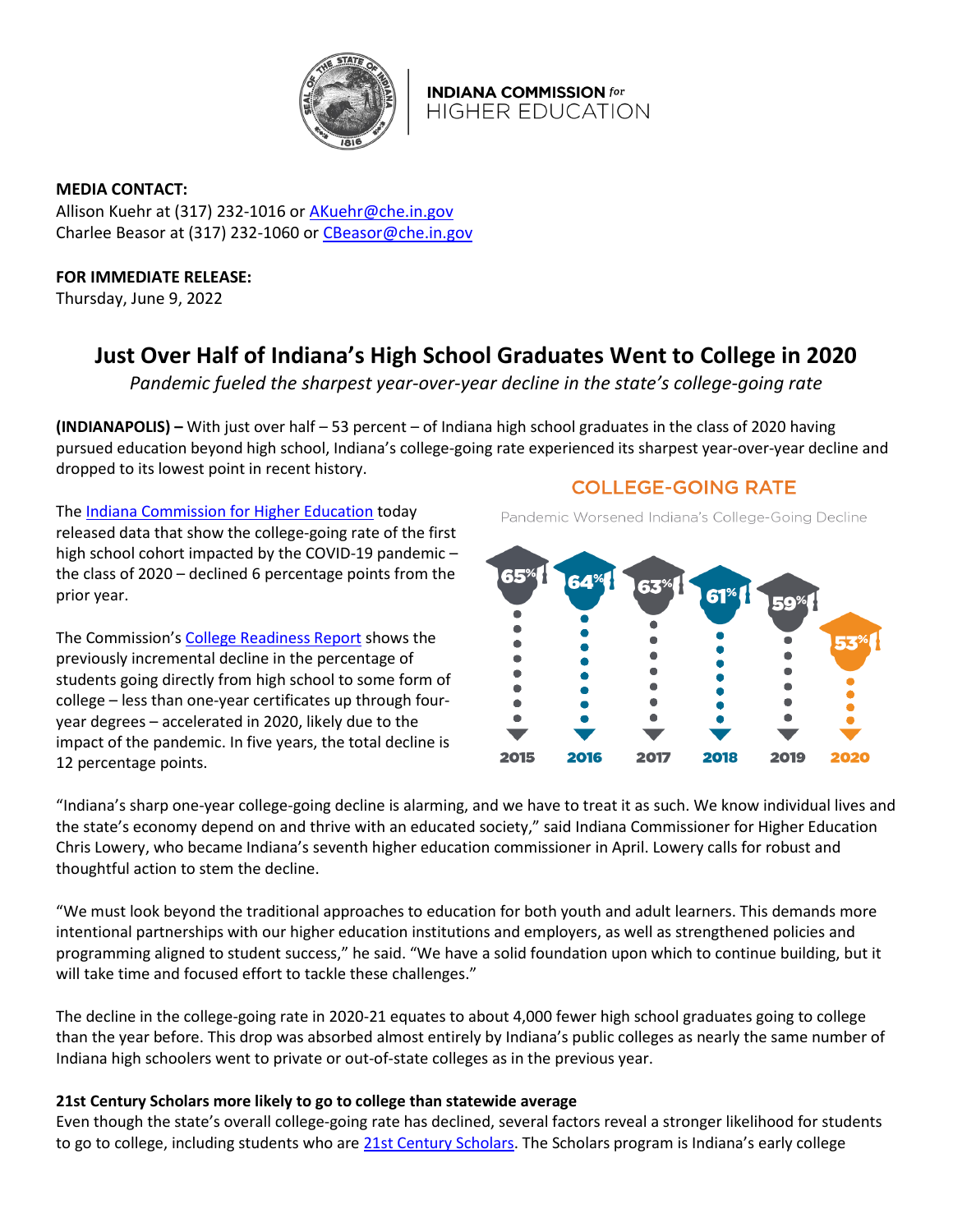promise program, founded in 1990, which allows income-eligible students to enroll in seventh or eighth grade and earn up to four years of college tuition in Indiana for free.

Eighty-one percent of Scholars go to college, compared to the statewide average of 53 percent. Similar trends exist for students earning dual credit or Advanced Placement credit while in high school (62 percent go to college) and students earning Academic Honors diplomas (86 percent).

"Students who utilize these opportunities while in high school – dual credit or the Academic Honors diploma – are far more likely than their peers who aren't taking advantage to go to college and to be successful. These offerings hold promise and, along with the 21st Century Scholars program, provide a proven pathway for student success in college," Lowery said.

#### **Equity gaps have increased**

While the overall decline impacted every student demographic, some student groups experienced greater effects from the pandemic, and equity gaps have increased.

Black students saw the largest decline in college-going rates before and during the pandemic compared to all other races and ethnicities (7 percentage point decrease), followed closely by Hispanic and Latino students at 6-percentage-point decline.

Low-income students also saw a greater decrease in college-going rates compared to their higher-income peers (6 percentage point and 4 percentage point declines, respectively). Another concerning gap is the difference in the collegegoing rates of women and men. This is the first time in recent history the male college-going rate has dropped to below half (46 percent). Women are far more likely to attend college (61 percent). There is a special section in the Commission's report highlighting this issue.

"There are clear economic benefits that come with greater levels of education. People with a bachelor's degree or higher are more likely to be employed and participating in the workforce, and they have significantly higher wages and a greater overall net worth," Lowery said. "It is critical that we ensure all Hoosiers can access the opportunity that education and training beyond high school can provide."

#### **Recommendations**

The Commission regularly releases recommendations as part of its data reports. Recommendations in the 2022 College Readiness Report include a call to auto-enroll all eligible students into the 21st Century Scholars program. Currently, fewer than half of eligible students enroll in the program, despite its proven success at ensuring students access and are prepared for college.

The Commission also recommends increasing funding for the Frank O'Bannon Grant, which annually helps over 30,000 Hoosiers afford college. Funding amounts for the grant were cut significantly during the Great Recession, and amounts have not yet recovered. The Commission calls for returning the grant amounts to the inflation-adjusted pre-Great Recession levels of 2008-09, which would be a 35 percent increase.

"Now is the time for action," Lowery said. "Indiana has proven programs and policies that work to significantly move the needle on postsecondary attainment. Let's use the proven tools and resources we have available to ensure Indiana's students are ready for life after high school, that they know they can afford it and that there are good opportunities in this state for when they graduate with a certificate, certification or degree in hand."

Other recommendations include calls to dramatically increase the number of students earning the Indiana College Core (a 30-credit-hour block of general education credit that transfers among Indiana's public institutions); increase the availability and strategic use of dual credit; require all high school seniors file the Free Application for Federal Student Aid (FAFSA) to qualify for financial aid; consider revising the state's outcomes-based funding formula to build on recent successes; and intentionally communicate the value of higher education, including Indiana's generous need-based